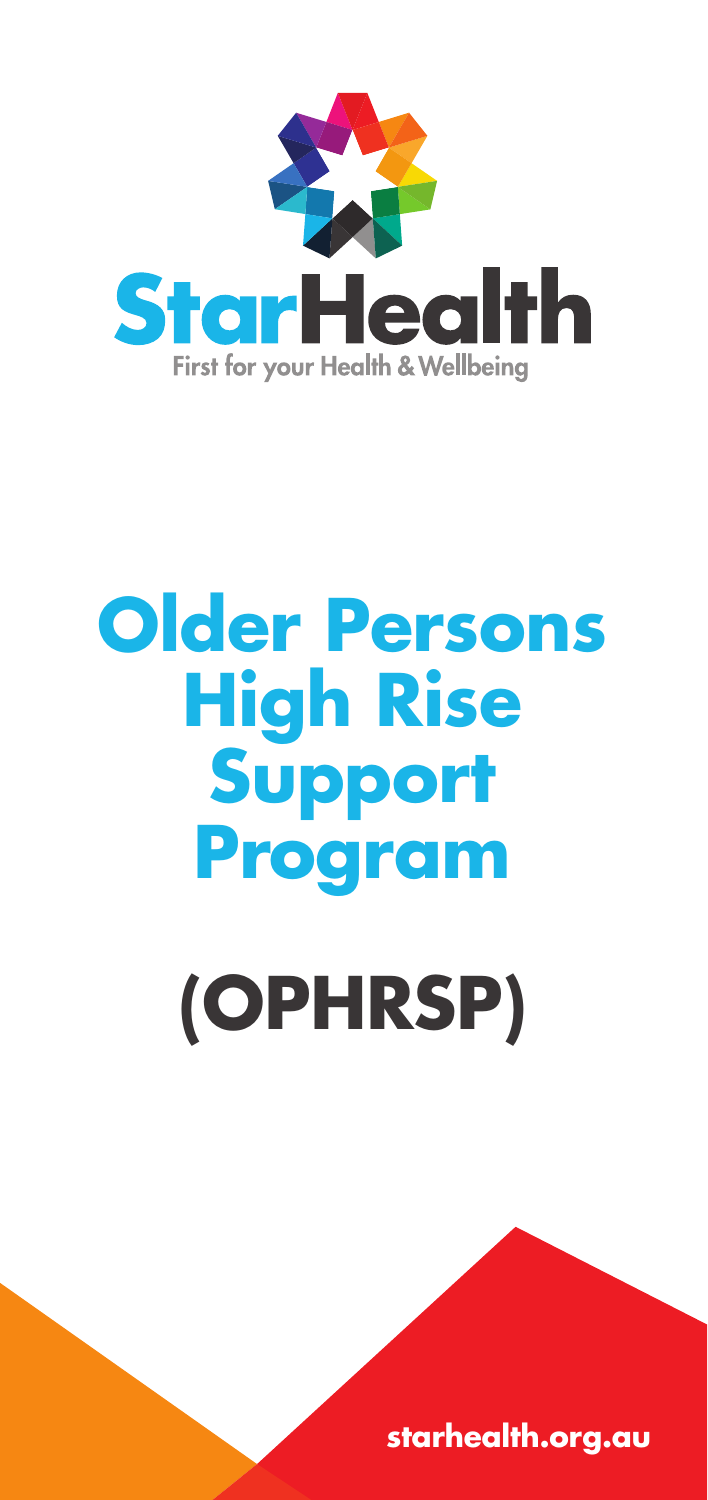### What is the Older Persons High Rise Support Program?

The Older Persons High Rise Support Program aims to promote and maintain the health and well-being of tenants living in five public housing estates. The program also aims to improve tenants access to support and a range of services both within the home and in the community and seeks to provide a sense of safety and maintaining independence at home.

The OPHRSP team consists of Social Workers, a Community Health Nurse, an Occupational Therapist and two Support Workers.

### Who is eligible?

#### **The tenants of High Rise buildings at:**

- ▶ 25 King Street, Prahran
- ◆ 27 King Street, Prahran
- ◆ 49 Union Street, Windsor
- ▶ 150 Inkerman Street, St Kilda
- ◆ 150 Victoria Avenue, Albert Park

#### Services available

- Information, advice and support.
- Assessment based on a client-centred approach and referral to other services. For example, community health services including Star Health, homecare, social and recreational programs.
- Limited financial assistance available if experiencing financial stress.
- Assistance to access transport to health appointments and social activities.
- **S** Health Promotion and Health Education activities.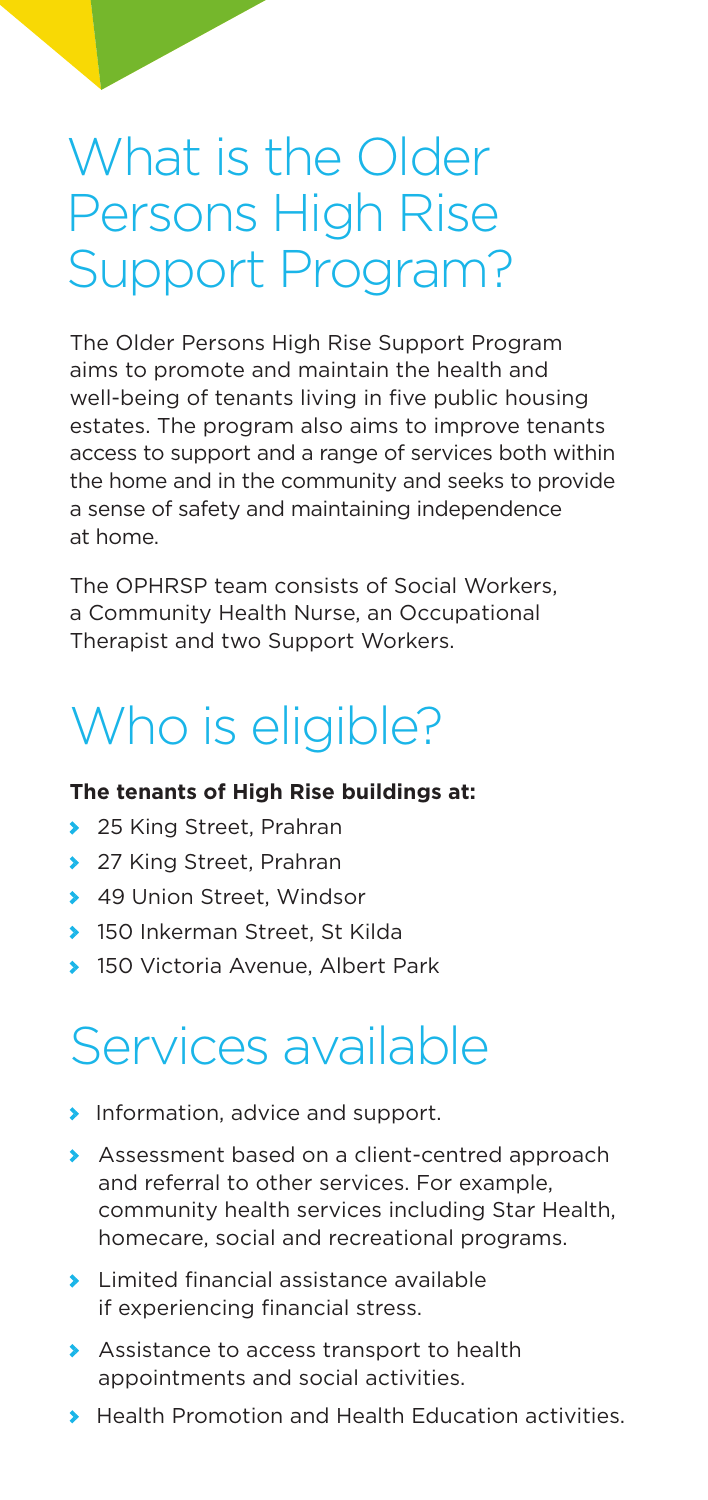- Assistance with navigating social and health related referral systems.
- Advocacy staff can assist and support tenants to exercise their rights.

### Referral

Tenants and services can refer to the program by contacting the offices directly on the estates (see last page for phone contact details).

### **Interpreters**

Weekly Russian interpreter services are available at four of the high-rise sites. Interpreters for other language groups are available on request.

### Your privacy and confidentiality

Star Health is committed to protecting your privacy and confidentiality and complies with all relevant legislation.

## Your feedback

#### **If you wish to provide feedback about this service, you can:**

- Fill in a feedback form at any of our sites.
- **Leave feedback online via our website.**
- Speak to Older Persons High Rise Support Program staff.

#### Your rights and responsibilities

Your rights and responsibilities are important. A brochure will be provided to you at your first visit.